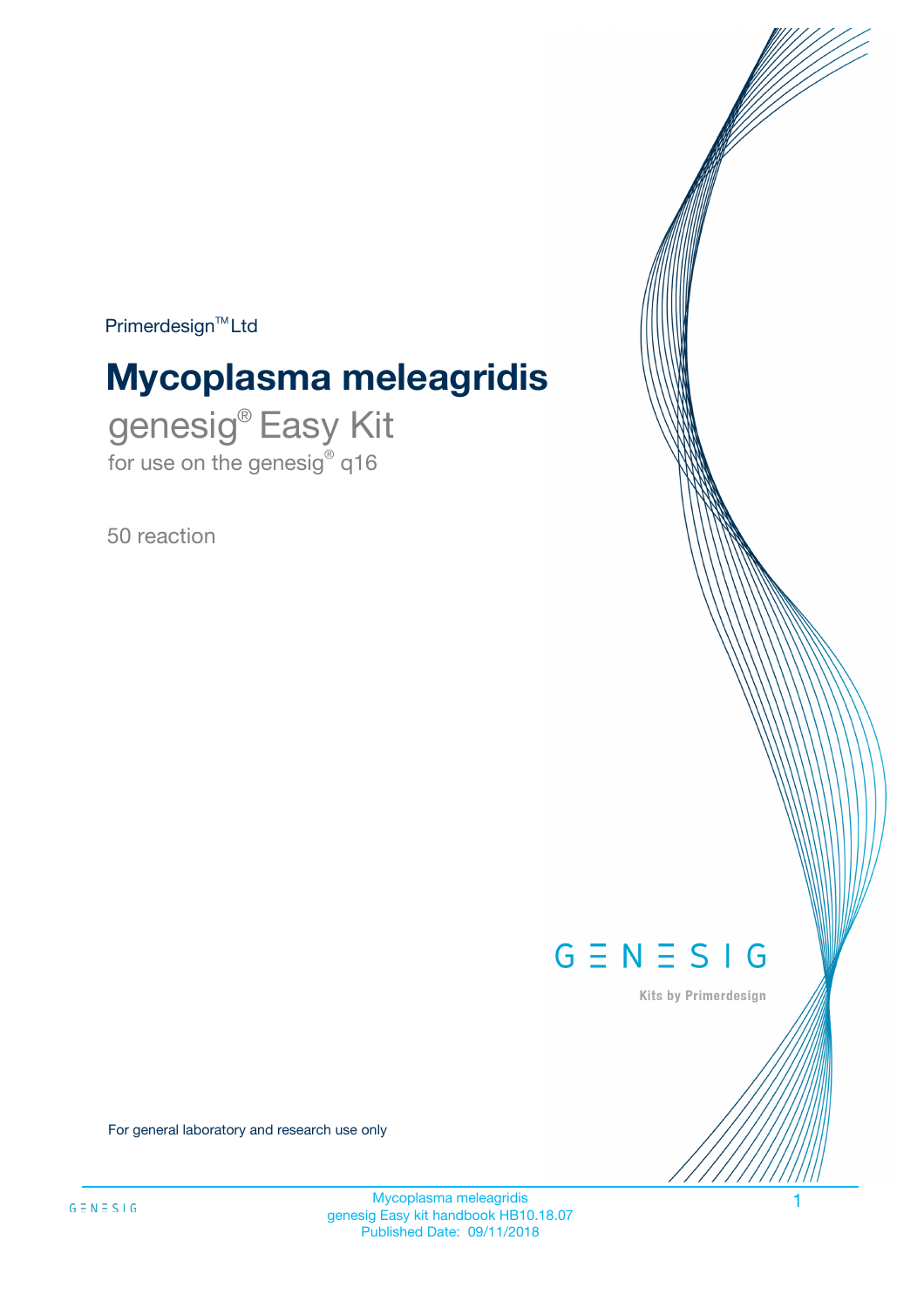# genesig® Easy: at a glance guide

#### **For each DNA test**

| Component                  | <b>Volume</b> | Lab-in-a-box pipette |  |
|----------------------------|---------------|----------------------|--|
| M.meleagridis reaction mix | $10 \mu$      |                      |  |
| <b>Your DNA sample</b>     | 10 µl         |                      |  |

#### **For each positive control**

| Component                  | Volume   | Lab-in-a-box pipette |  |
|----------------------------|----------|----------------------|--|
| M.meleagridis reaction mix | 10 µl    |                      |  |
| Positive control template  | $10 \mu$ |                      |  |

#### **For each negative control**

| Component                  | <b>Volume</b>   | Lab-in-a-box pipette |  |
|----------------------------|-----------------|----------------------|--|
| M.meleagridis reaction mix | 10 <sub>µ</sub> |                      |  |
| <u>Water</u>               | 10 <sub>µ</sub> |                      |  |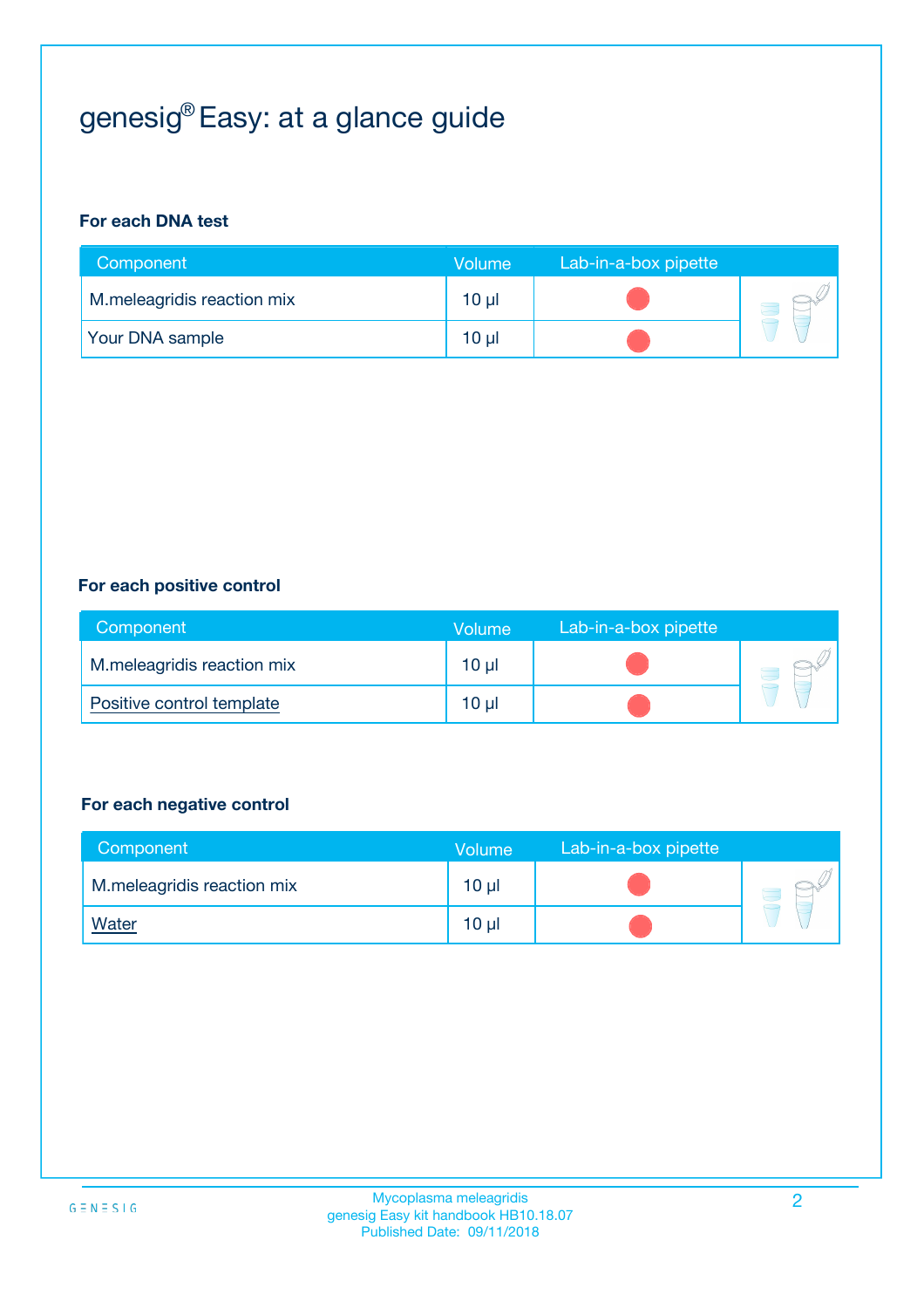# Kit Contents



# Reagents and equipment to be supplied by the user

#### **genesig® q16 instrument**

#### **genesig® Easy Extraction Kit**

This kit is designed to work well with all processes that yield high quality RNA and DNA but the genesig Easy extraction method is recommended for ease of use.

#### **genesig® Lab-In-A-Box**

The genesig Lab-In-A-Box contains all of the pipettes, tips and racks that you will need to use a genesig Easy kit. Alternatively if you already have these components and equipment these can be used instead.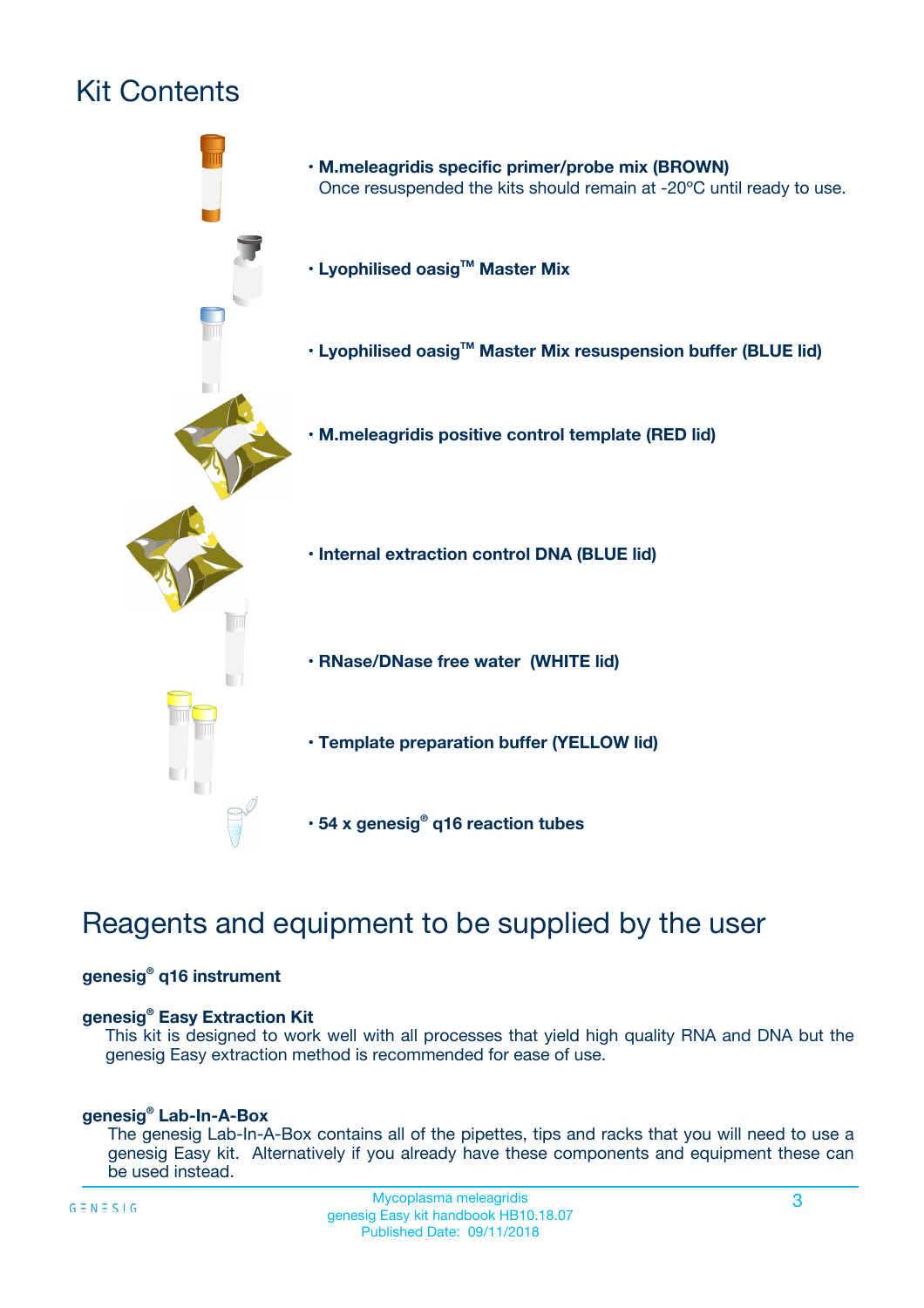# Step-by-step guide

### 1. Create your reaction mix



Use the blue pipette to transfer 500µl**\*** of the oasig Master Mix resuspension buffer into the tube of lyophilised oasig Master Mix and mix well by gently swirling. Then transfer all of that master mix into the brown tube labelled M.meleagridis primers/probe.

**\***Transfering 525µl of the oasig Master Mix resuspension buffer to your oasig Master Mix (instead of the 500µl recommended above) will enable you to take full advantage of the 50 reactions by accounting for volume losses during pipetting. In order to do so with the genesig Easy fixed volume pipettes use 1x blue, 2x red and 1x grey pipettes to make the total volume. Please be assured that this will not adversely affect the efficiency of the test.

Cap and shake tube to mix. A thorough shake is essential to ensure that all components are resuspended. **Failure to mix well can produce poor kit performance.**

Leave to stand for 5 minutes. Now your reaction mix is ready to use.

Store the reaction mix in the freezer from hereon.

#### Top tip

- Ensure that the reaction mix is mixed thoroughly before each use by shaking.
- **•** Once resuspended do not expose genesig Easy kit to temperatures above -20°C for longer than 30 minutes at a time.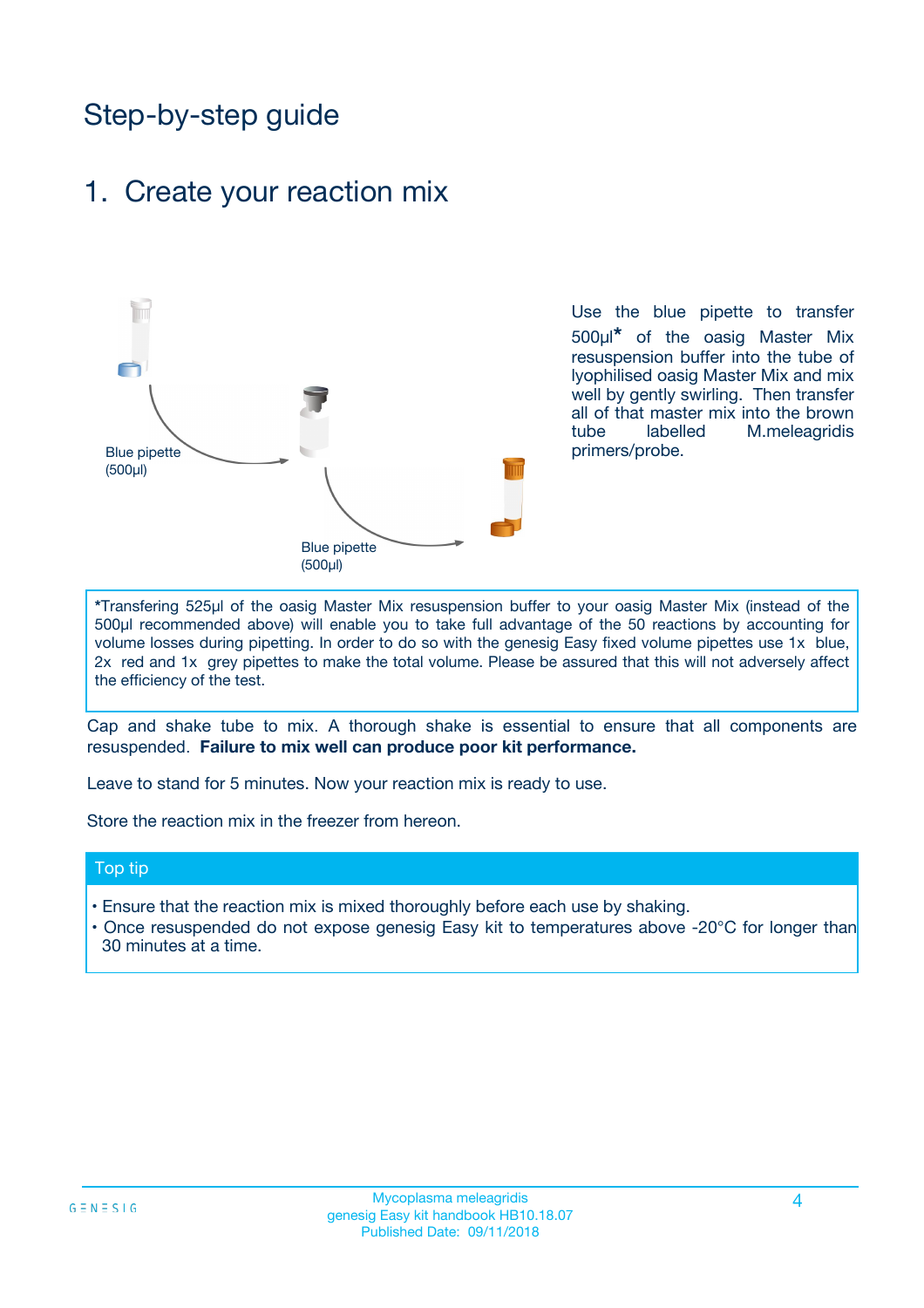# 2. Internal extraction control



Use the blue pipette to transfer 1000µl (2 x 500µl) of template preparation buffer into the Internal Extraction Control DNA tube. Cap and shake tube to mix.

Your kit contains Internal Extraction Control DNA. This is added to your biological sample at the beginning of the DNA extraction process. It is extracted along with the DNA from your target of interest. The q16 will detect the presence of this Internal Extraction Control DNA at the same time as your target. This is the ideal way to show that your DNA extraction process has been **successful.** 

#### **If you are using an alternative extraction kit:**

Use the red pipette to transfer 10µl of Internal Extraction Control DNA to your sample **after** the lysis buffer has been added then follow the rest of the extraction protocol.

#### **If you are using samples that have already been extracted:**

Use the grey pipette to transfer 5µl of Internal Extraction Control DNA to your extracted sample.

### 3. Add reaction mix to all reaction tubes



For every reaction to be run, use the red pipette to add 10µl of your M.meleagridis reaction mix to every tube.

#### Top tip

- Always pipette the reaction mix directly into the bottom of the tube.
- You can label the tube lids to aid your reaction setup but avoid labelling tube sides.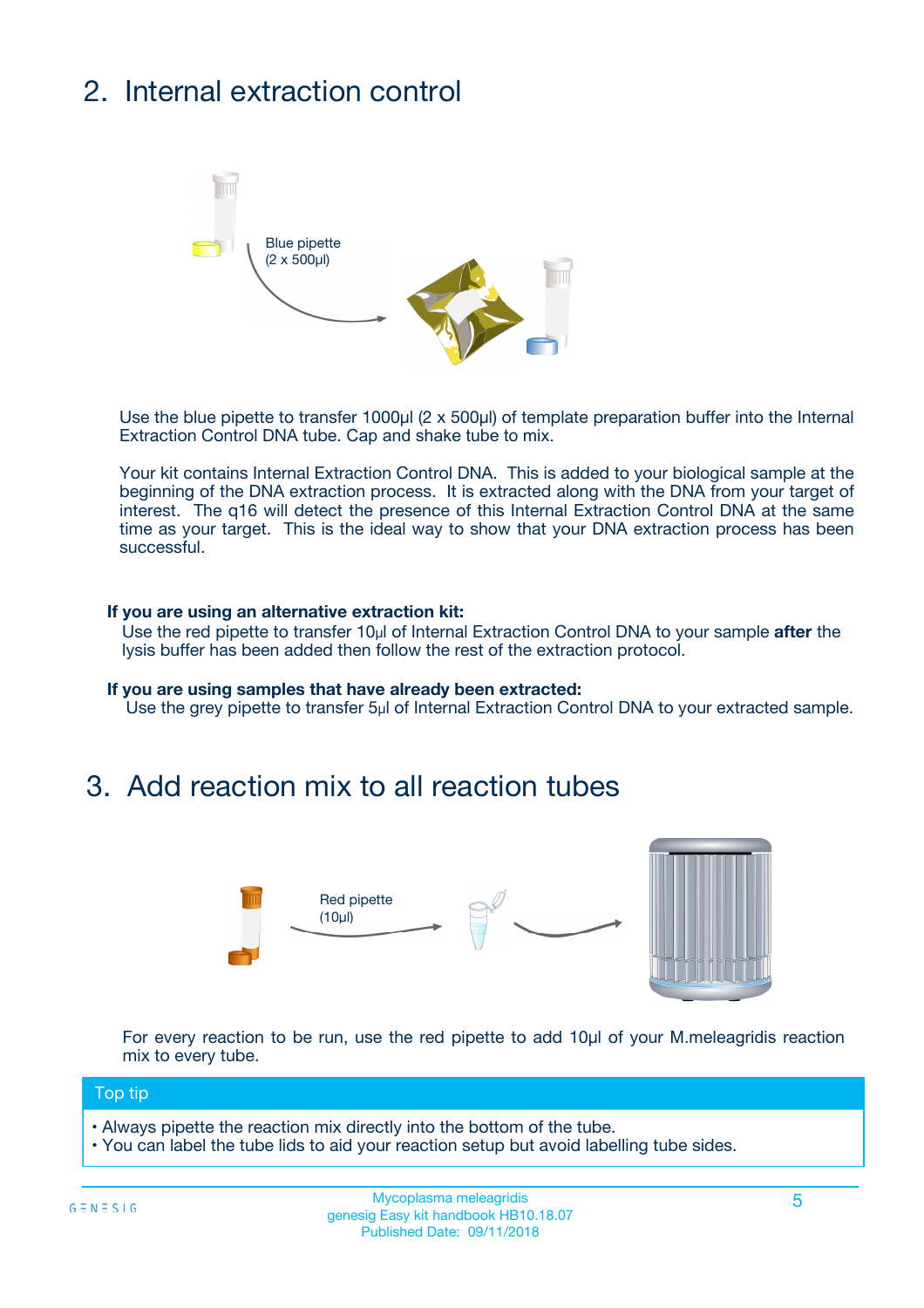### 4. Negative control



For each test you will require a negative control. Instead of DNA, water is used. This sample should typically prove negative thus proving that all of your positive samples really are positive.

To create a negative control reaction simply use the red pipette to add 10µl of the water to the required reaction tubes. Close these tubes after adding the water.

Because some genesig kit targets are common in the environment you may occasionally see a "late" signal in the negative control. The q16 software will take this into account accordingly.

#### Top tip

**•** Always add the water to the side of the tube to reduce the introduction of bubbles.

### 5. Set up a test



For each sample you wish to analyse, use the red pipette to add 10µl of your DNA sample to the required reaction tubes. Close these tubes after adding the sample. Always change pipette tips between samples.

#### Top tip

**•** Always add the DNA sample to the side of the tube to reduce the introduction of bubbles.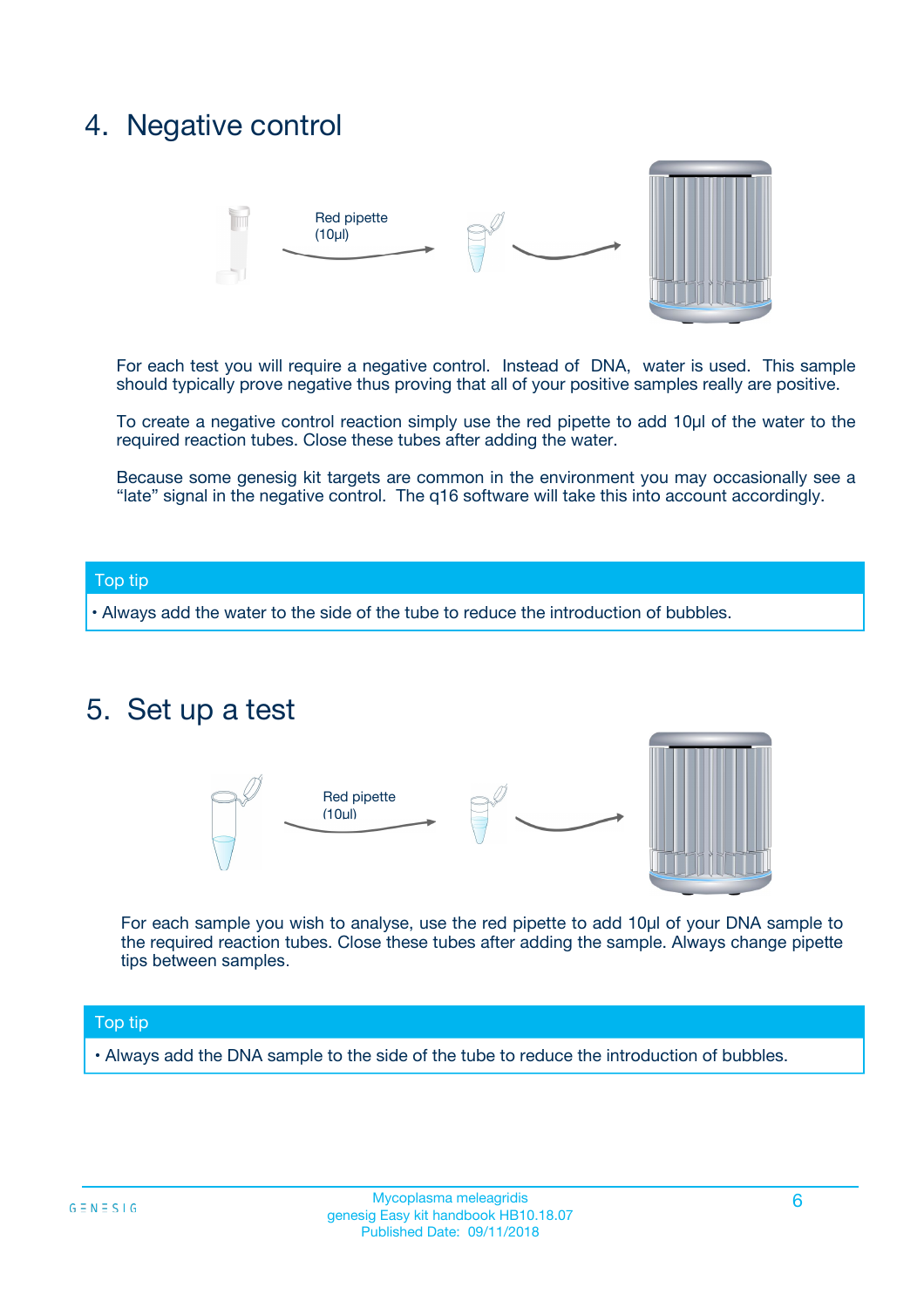### 6. Positive control



Use the blue pipette to transfer 1000µl (2 x 500µl) of template preparation buffer into the positive control template tube. Cap and shake tube to mix.

Each time you run a test you will require a positive control. This is a small portion of DNA from your target of interest. It serves two purposes:

1. It will always test positive so it shows that everything is working as it should be.

2. The q16 software knows how much DNA is present in the positive control. So it can automatically compare your sample of interest with the positive control to calculate the amount of target DNA in your sample.

To create a positive control reaction, simply use 10µl of the positive control instead of your DNA sample.



Take great care when setting up your positive control. The positive control template has the potential to give you a false positive signal in your other samples. Set positive controls up last after all other sample tubes are closed. Always change pipette tips between samples. You may even choose to set up positive controls in a separate room.

#### Top tip

**•** Always add the positive control to the side of the tube to reduce the introduction of bubbles.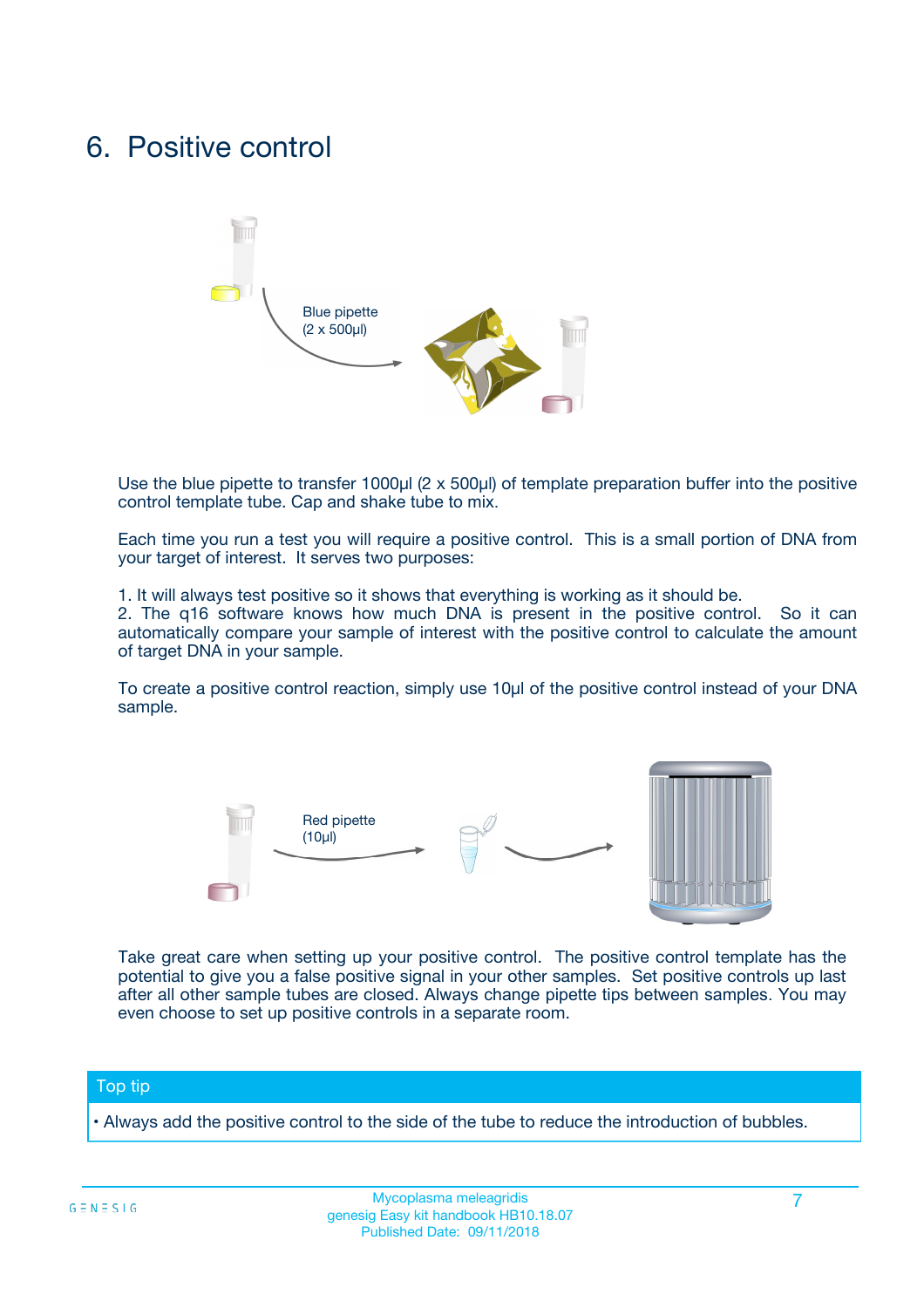# 7. Running the test

Place the tubes into the correct positions in your q16 as defined by the software, this may include positioning of empty tubes to ensure that the q16 lid is balanced. The run can then be started.

|                      | genesig q16 PCR software - 1.2                                               |                                |                              |                                          | $\begin{array}{c c c c} \hline \multicolumn{3}{c }{\textbf{0}} & \multicolumn{3}{c }{\textbf{0}} \end{array}$<br>$\Sigma\!3$ |
|----------------------|------------------------------------------------------------------------------|--------------------------------|------------------------------|------------------------------------------|------------------------------------------------------------------------------------------------------------------------------|
|                      | $\vert \cdot \vert$<br><b>Open Experiments:</b><br>Unsaved (New Experiment 2 | Open<br>Save<br>$\sqrt{9}$ New | Save As                      | <b>C</b> Close<br><b>X</b> Configuration | $G \equiv N \equiv S \mid G$                                                                                                 |
| <b>Stages:</b>       | Setup<br><b>Results</b>                                                      |                                |                              |                                          |                                                                                                                              |
| <b>Notes</b>         |                                                                              | <b>Samples</b>                 |                              | <b>Tests</b>                             |                                                                                                                              |
|                      | <b>Name and Details</b>                                                      | Color<br>Name                  | Note                         | Color<br>Name                            | Note                                                                                                                         |
|                      | New Experiment 2017-10-26 11:06                                              | Sample 1                       | ÷                            | Test 1                                   | ÷                                                                                                                            |
|                      | Kit type: genesig® Easy Target Detection kit                                 | Sample 2                       |                              |                                          |                                                                                                                              |
|                      | Instrument Id.:                                                              | Sample 3                       | $\qquad \qquad \blacksquare$ |                                          | $\qquad \qquad \blacksquare$                                                                                                 |
|                      | <b>Run Completion Time:</b>                                                  | Sample 4                       |                              |                                          |                                                                                                                              |
| <b>Notes</b>         | <b>A</b><br>v                                                                | Sample 5                       | $\triangle$<br>$\oplus$      |                                          | 4<br>₩                                                                                                                       |
| <b>Well Contents</b> |                                                                              |                                |                              | Run                                      |                                                                                                                              |
| Pos.                 | Test                                                                         | Sample                         |                              | <b>Run Status</b>                        |                                                                                                                              |
| $\overline{1}$       | Test 1                                                                       | <b>Negative Control</b>        | $\blacktriangle$             |                                          |                                                                                                                              |
| $\overline{2}$       | Test 1                                                                       | <b>Positive Control</b>        |                              |                                          |                                                                                                                              |
| 3                    | Test 1                                                                       | Sample 1                       |                              | Show full log                            |                                                                                                                              |
| $\overline{4}$       | Test 1                                                                       | Sample 2                       |                              |                                          |                                                                                                                              |
| 5                    | Test 1                                                                       | Sample 3                       |                              | <b>Run Control</b>                       |                                                                                                                              |
| 6                    | Test 1                                                                       | Sample 4                       |                              |                                          |                                                                                                                              |
| $\overline{7}$       | Test 1                                                                       | Sample 5                       |                              |                                          |                                                                                                                              |
| -8                   |                                                                              |                                |                              | Abort Run                                | $\triangleright$ Start Run                                                                                                   |
|                      | <b>JOB FURTY TURE TO BULLMAR LIB</b>                                         |                                | $\overline{\mathbf{v}}$      |                                          |                                                                                                                              |

#### Top tip

- Before loading tubes into the q16, check for bubbles! Flick the bottom of the tubes to remove any bubbles that may have formed during the test setup.
- Apply centrifugal force with a sharp wrist action to ensure all solution is at the bottom of the reaction tube.
- When repeating a test you can use a previous file as a template by clicking 'open' then selecting File name > Files of Type > Experiment file as template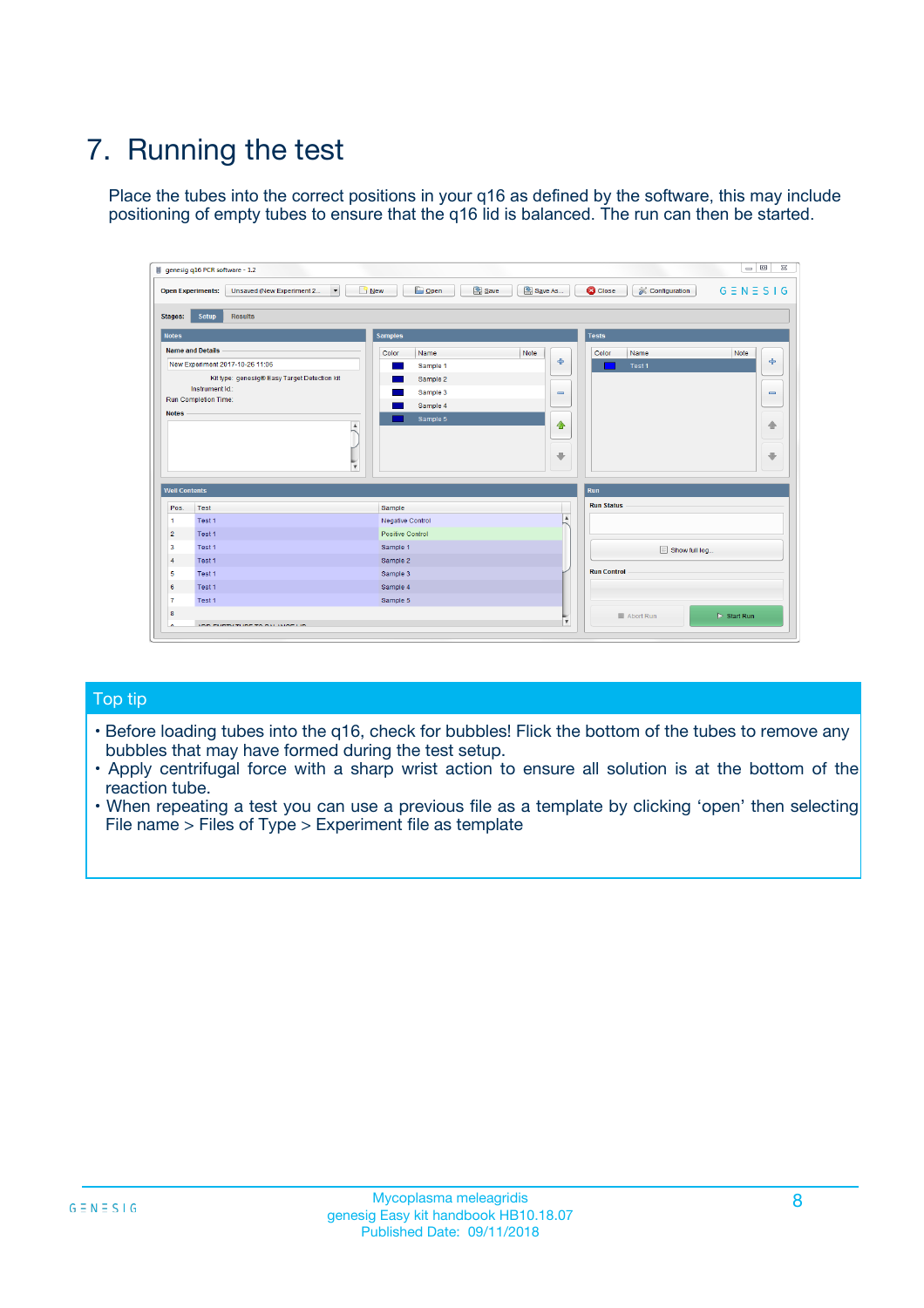### What do my results mean?

Analysis of your data is carried out automatically by the genesig q16. The following information is designed to help you fully understand a result or to troubleshoot:

### "Positive"

#### **Explanation**

Your sample has produced a positive result. Your target of interest is present and you can use the reported quantity.

"Negative"

#### **Explanation**

Your sample has produced a negative result. The target is not present in your sample.

### "Test contaminated"

#### **Explanation**

The Negative Control should be completely free of any DNA. If you see this error message it means that at some point during the setup, the Negative Control has been contaminated with DNA and has given a positive signal. This contamination has invalidated the test. The Positive Control and your test samples are both possible sources of contaminating DNA. The genesig q16 reaction tubes from previous runs will also contain very high amounts of DNA so it is important that these are carefully disposed of after the run is completed and NEVER OPENED. It may be the case that your kits have become contaminated which will lead to the same problem occurring repeatedly.

#### **Solutions**

1. Clean your working area using a commercial DNA remover solution to ensure the area is DNA free at the start of your run and re-run the test

2. If the problem persists then the kit has become contaminated and it will have to be discarded and replaced with a new kit. When you open the new kit, run a simple test to show that changing the kit has solved the problem. Prepare a test which includes only the Positive Control, the Negative Control and one 'mock sample'. For the 'mock sample' add water instead of any sample DNA. The result for the Negative Control and the mock sample should be negative indicating that contamination is no longer present.

#### **Preventive action**

An ideal lab set-up has a 'Clean area' where the test reagents are prepared and a 'sample area' where DNA samples and the Positive Control template are handled. The best workflow involves setting up all the test components (excluding the positive control template) in the clean area and then moving the tests to the sample area for sample and Positive Control addition. If this method is followed then the kit components are always kept away from possible sources of contamination. For extra security the Negative Control can be completely prepared and sealed in the clean area. All work areas should be decontaminated regularly with DNA remover.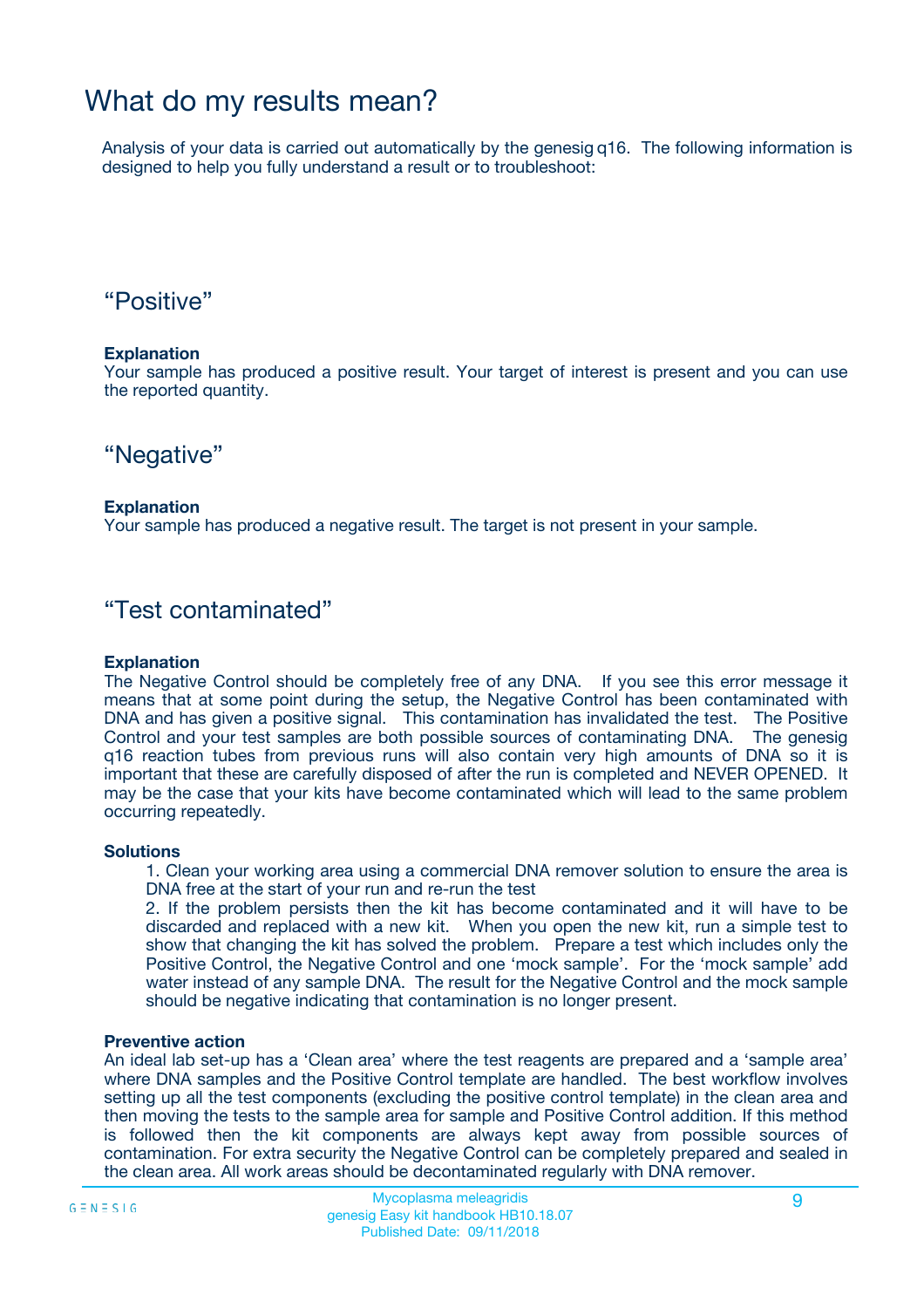### "Sample preparation failed"

#### **Explanation**

The test has failed because the quality of the sample was not high enough. The Internal Extraction Control component identifies whether the sample has been prepared correctly and is of suitable quality. This error message means that this quality control test has failed and the sample quality is not high enough for analysis.

#### **Solutions**

1. Check the sample preparation protocol for any user errors then repeat.

2. Poor quality samples can result from overloading the sample preparation protocol with too much starting material. Try reducing the amount of starting material then repeat.

3. Failing to add the Internal extraction Control DNA to your sample during the sample preparation protocol can also lead to a reported result of "sample preparation failed". Ensure that this step has not been overlooked or forgotten. If your samples are derived from an archive store or from a process separate from your genesig Easy extraction kit; you must add 5µl of Internal Extraction Control DNA into each 0.5ml of your sample to make it suitable for use on the q16.

### "Positive result, poor quality sample"

#### **Explanation**

The test is positive so if you are only interested in obtaining a 'present or absent' answer for your sample then your result is reliable. However, the test contains an Internal Extraction Control component that identifies if the sample is of high quality. This quality control test has failed and the sample is not therefore of high enough quality to accurately calculate the exact copy number of DNA present. If you require quantitative information for your sample then proceed with the solutions below.

#### **Solution**

For appropriate solutions, read the "Sample preparation failed" section of this handbook.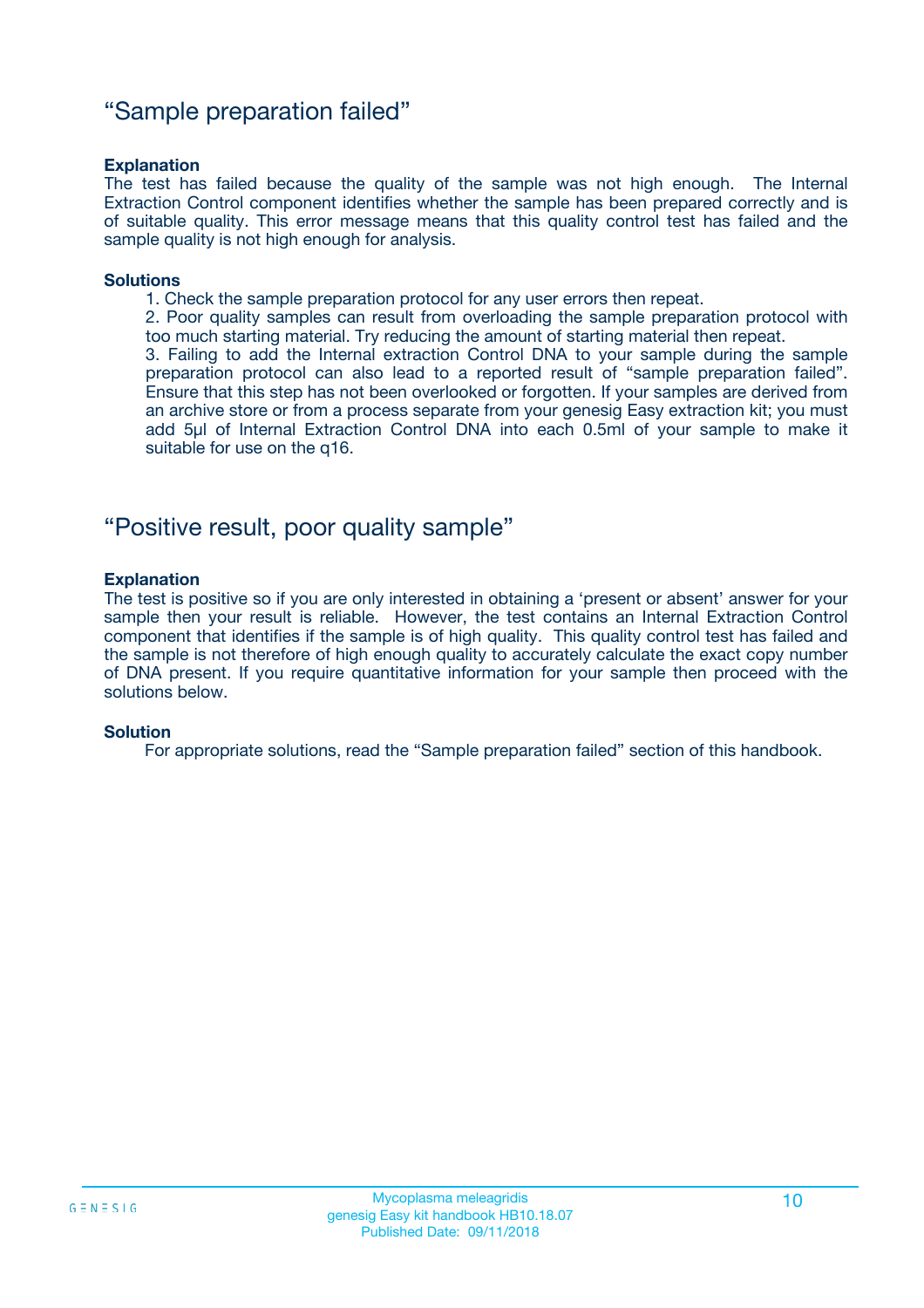### "Test failed"

#### **Explanation**

The test has failed because the Positive Control has not worked. The Positive Control is present to show that all aspects of the test are working correctly together. When this control test fails, the test as a whole is invalidated. This finding indicates that a problem has occurred in the reaction set-up part of the experiment and has nothing to do with sample preparation.

#### **Solutions**

- 1. Check the entire workflow and test set-up to look for any user errors, then repeat the test e.g. have the right colour pipettes and solutions been used with the correct tubes?
- 2. Ensure the positive and negative controls are inserted into the correct wells of your q16.

3. A component of the test may have 'gone off' due to handing errors, incorrect storage or exceeding the shelf life. When you open a new kit, run a simple test to show that changing the kit has solved the problem. Prepare a test which includes only the Positive Control, the Negative Control and one 'mock sample'. For the 'mock sample' add internal control template instead of any sample DNA. If the Positive Control works, the mock sample will now be called as a negative result.

### "Test failed and is contaminated"

#### **Explanation**

The Positive Control is indicating test failure, and the Negative Control is indicating test contamination. Please read the "Test Failed" and "Test contamination" sections of this technical support handbook for a further explanation.

#### **Solution**

For appropriate solutions, read both the "Test failed" and "Test contaminated" sections of this handbook.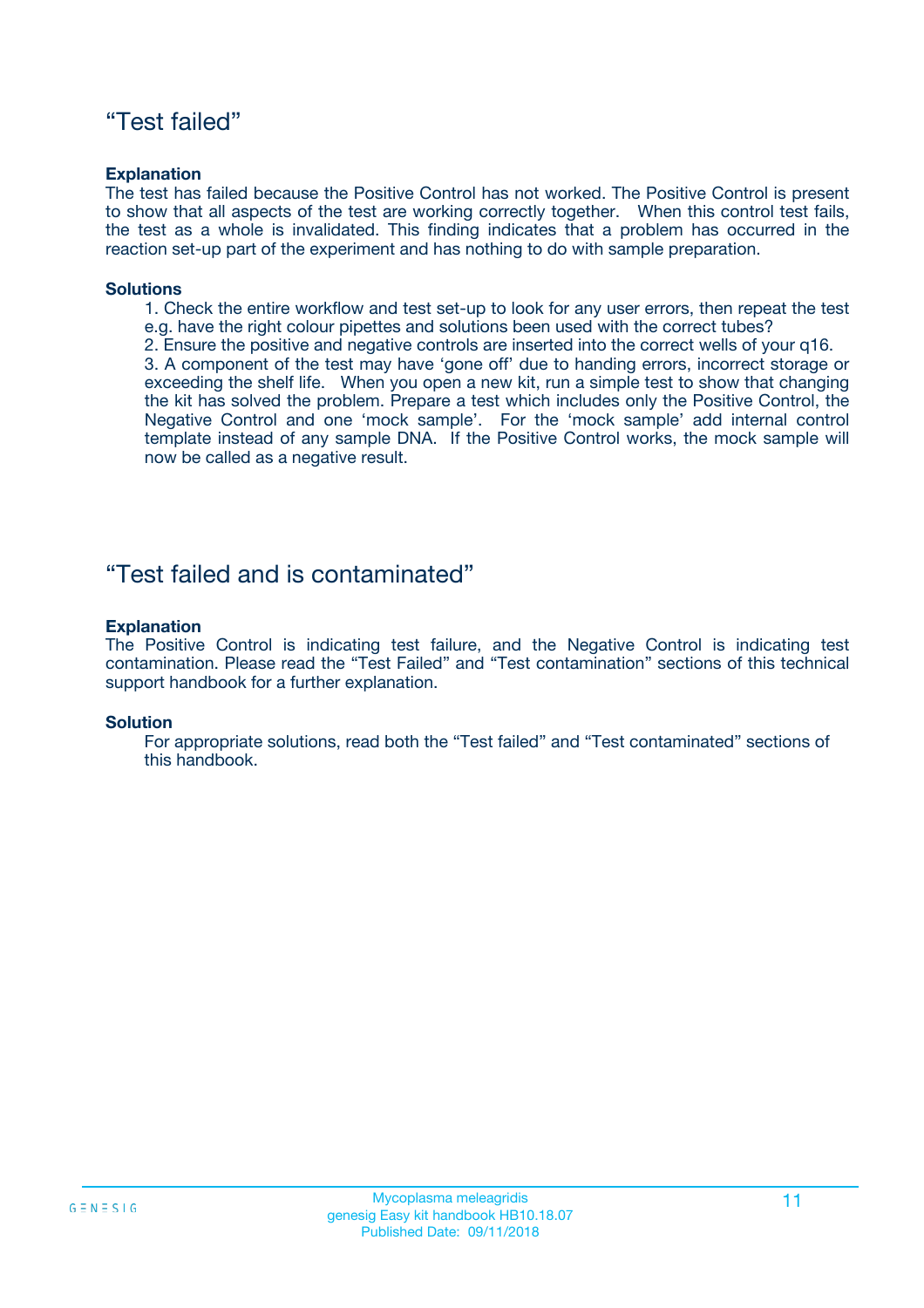# Mycoplasma meleagridis

Mycoplasma meleagridis is a bacteria responsible for air saccuitis and disorders of the musculoskeletal and reproductive systems in turkeys.

Transmission Is usually vertical via the egg, due to the the infection spreading to the hen's oviducts. Respiratory tract infections can also lead to horizontal transmission via aerosols between birds within young growing flocks. Horizontal transmission can be a factor in flock-toflock transmission.

The disease is often subclinical but may appear as mild stunting. Musculoskeletal problems can lead to lameness, swelling and crooked necks. Egg transmission and embryo infection reduces hatchability, poult quality and growth rate.

In adult birds infection rates are high but pathogenicity is variable, leading to low mortality. However, 25% of infected birds show lesions at slaughter. Infected embryos and young poults show inflammatory lesions of pneumonia and exudative airsacculitis.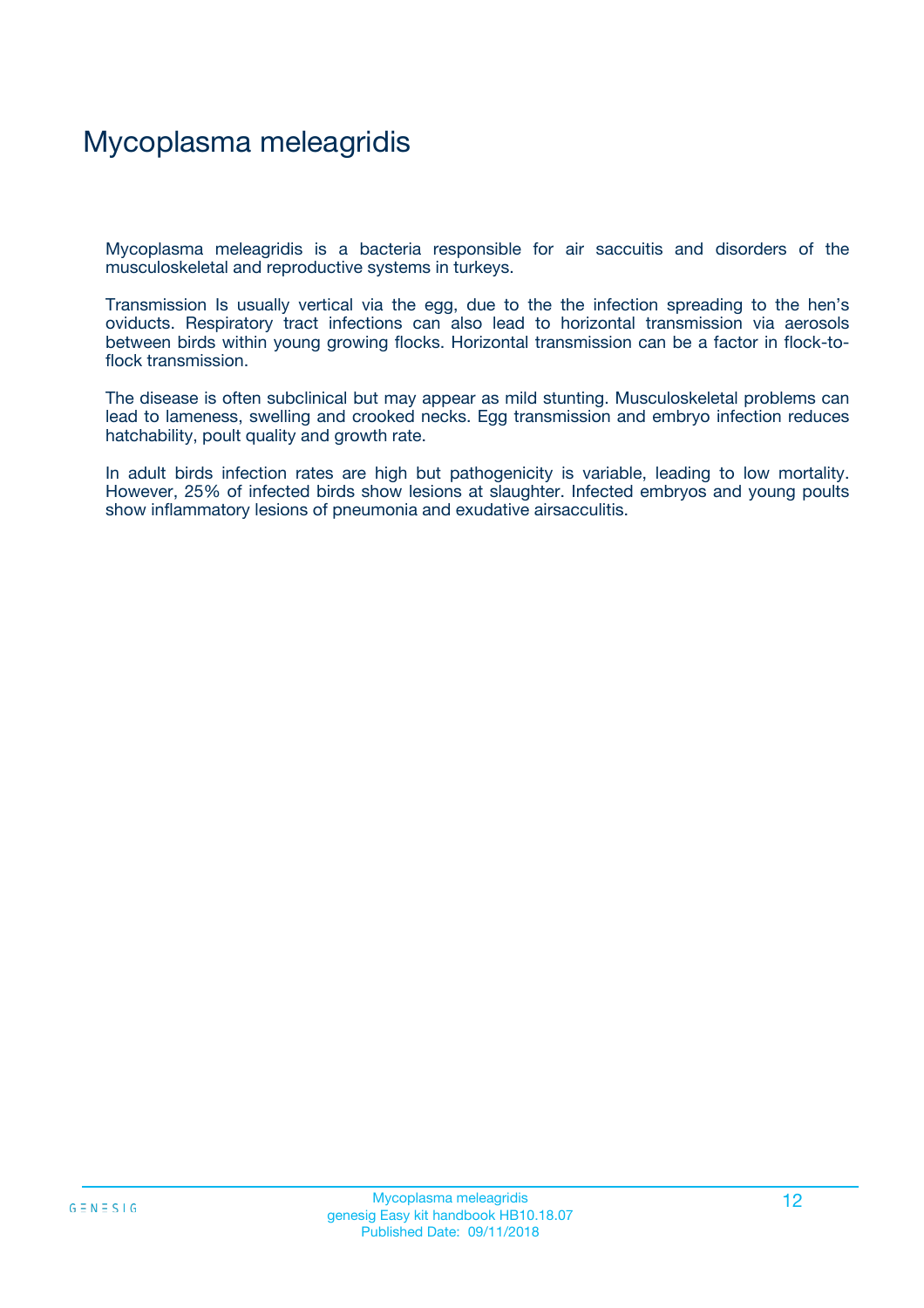# **Specificity**

The Primerdesign genesig Kit for Mycoplasma meleagridis (M.meleagridis) genomes is designed for the in vitro quantification of M.meleagridis genomes. The kit is designed to have a broad detection profile. Specifically, the primers represent 100% homology with over 95% of the NCBI database reference sequences available at the time of design.

The dynamics of genetic variation means that new sequence information may become available after the initial design. Primerdesign periodically reviews the detection profiles of our kits and when required releases new versions.

If you require further information, or have a specific question about the detection profile of this kit then please send an e.mail to enquiry@primerdesign.co.uk and our bioinformatics team will answer your question.